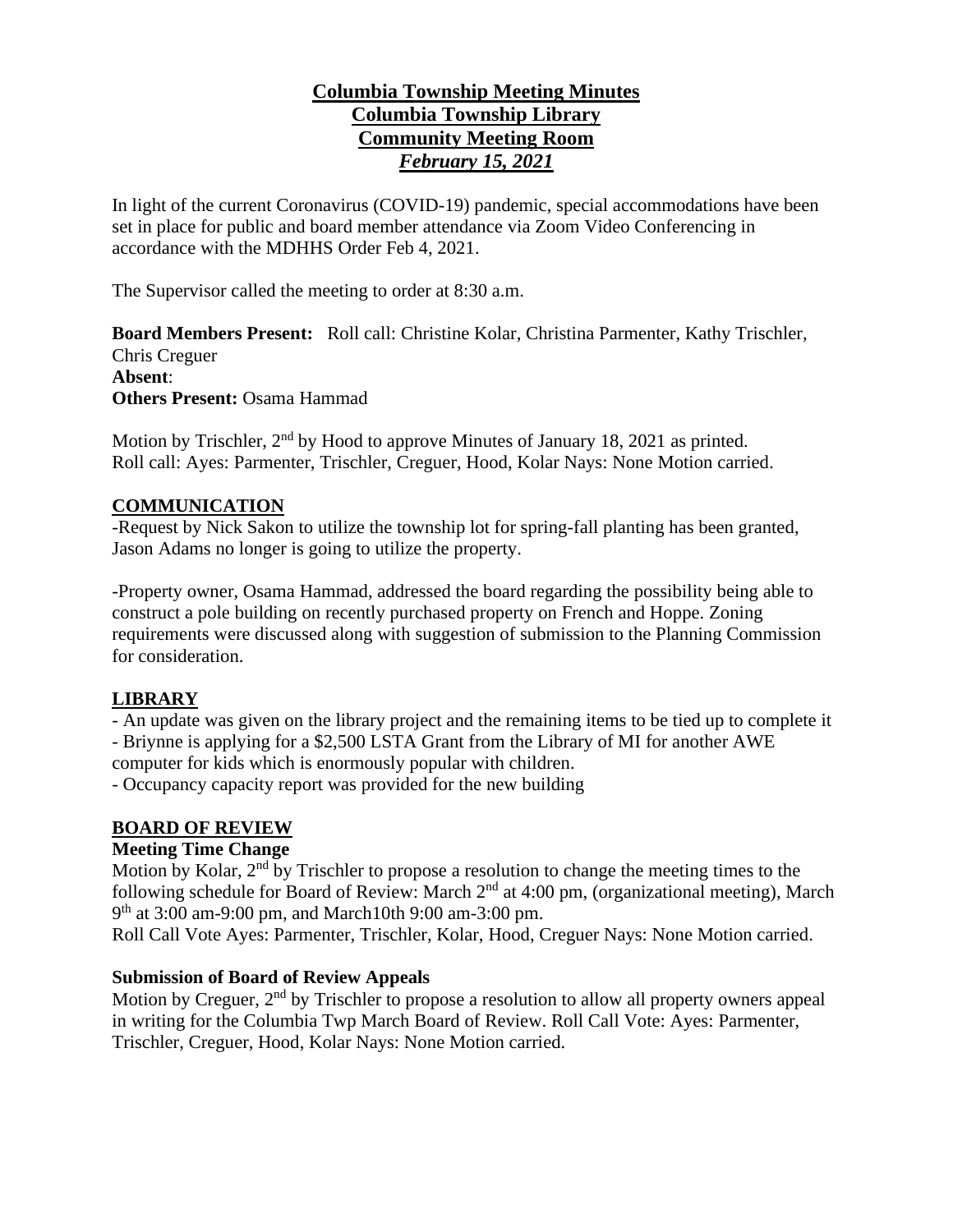# **Page 2 Columbia Township Board Meeting Minutes 02/15/21**

### **2021-22 PRELIMINARY BUDGET**

The Preliminary Budget was provided and reviewed.

### **SALARY RESOLUTION**

Salary resolutions for 2021-22 were reviewed and determined.

### **2021-21 MEETING DATES**

Motion by Kolar, 2nd by Trischler to schedule township board meetings to the following with meeting dates being changed from third Mondays to third Tuesdays of each month and meeting times continuing at 8:30 a.m. The November date is changed as stated.

| April 20   | May $18$    | June 15                             |
|------------|-------------|-------------------------------------|
| July 20    | August 17   | September 21                        |
| October 19 | Nov. $9$    | December 21                         |
| January 18 | February 15 | March 15 Reg. Mtg. & Budget Hearing |

Roll Call: Ayes: Trischler, Parmenter, Hood, Creguer, Kolar Nays: None Motion carried.

## **POVERTY EXEMPTION GUIDELINES 2021 & 2022**

Motion by Kolar, 2<sup>nd</sup> Parmenter by to adopt a resolution that allows an exemption granted in 2019 or 2020 to carry forward to 2021, 2022 and 2023 for those persons who receive a fixed income solely from public assistance that is not subject to significant annual increases (Federal Supplemental Security Income, Social Security disability or retirement benefits). Roll Call Vote: Parmenter, Trischler, Hood, Creguer, Kolar Nays: None Motion carried.

Motion by Parmenter, 2<sup>nd</sup> by Kolar to adopt a resolution for any new exemptions in 2021, 2022 or 2023 to remain exempt for up to 3 years for persons who receive a fixed income solely from public assistance that is not subject to significant annual increases.

A person that receives an extended exemption under MCL 211.7u(6) must file an affidavit rescinding the exemption with the local assessing unit within 45 days after: 1) ceasing to own and occupy the Page 4 property as a principal residence; or 2) a change in household assets or income that defeats eligibility for the poverty exemption. If the person fails to file the required rescission and the property is later determined to be ineligible for the exemption, the person is subject to repayment of any additional taxes with interest as provided in MCL 211.7u(6)(b). Roll Call Vote: Ayes: Trischler, Parmenter, Hood, Creguer, Kolar Nays: None Motion carried.

## **FIRE DEPARTMENT**

#### **Bills**

Fire department bills were presented for approval. Motion by Kolar,  $2<sup>nd</sup>$  by Hood to approve the bills presented in the amount of \$3,811.34. Roll Call: Ayes: Parmenter, Trischler, Creguer, Hood, Kolar Nays: None Motion carried.

#### **ACW-Unionville Fire Department Operating Agreement**

Motion by Creguer, 2<sup>nd</sup> Kolar to approve the amendment to the ACW-Unionville Fire Department Operating Agreement with the amendment to Section 1 by Wisner Township increasing to 16 Sections. This will add sections 21, 25, 26, 27, 28, 29, & 30. Roll Call Vote: Ayes: Parmenter, Trischler, Creguer, Hood, Kolar Nays: None Motion carried.